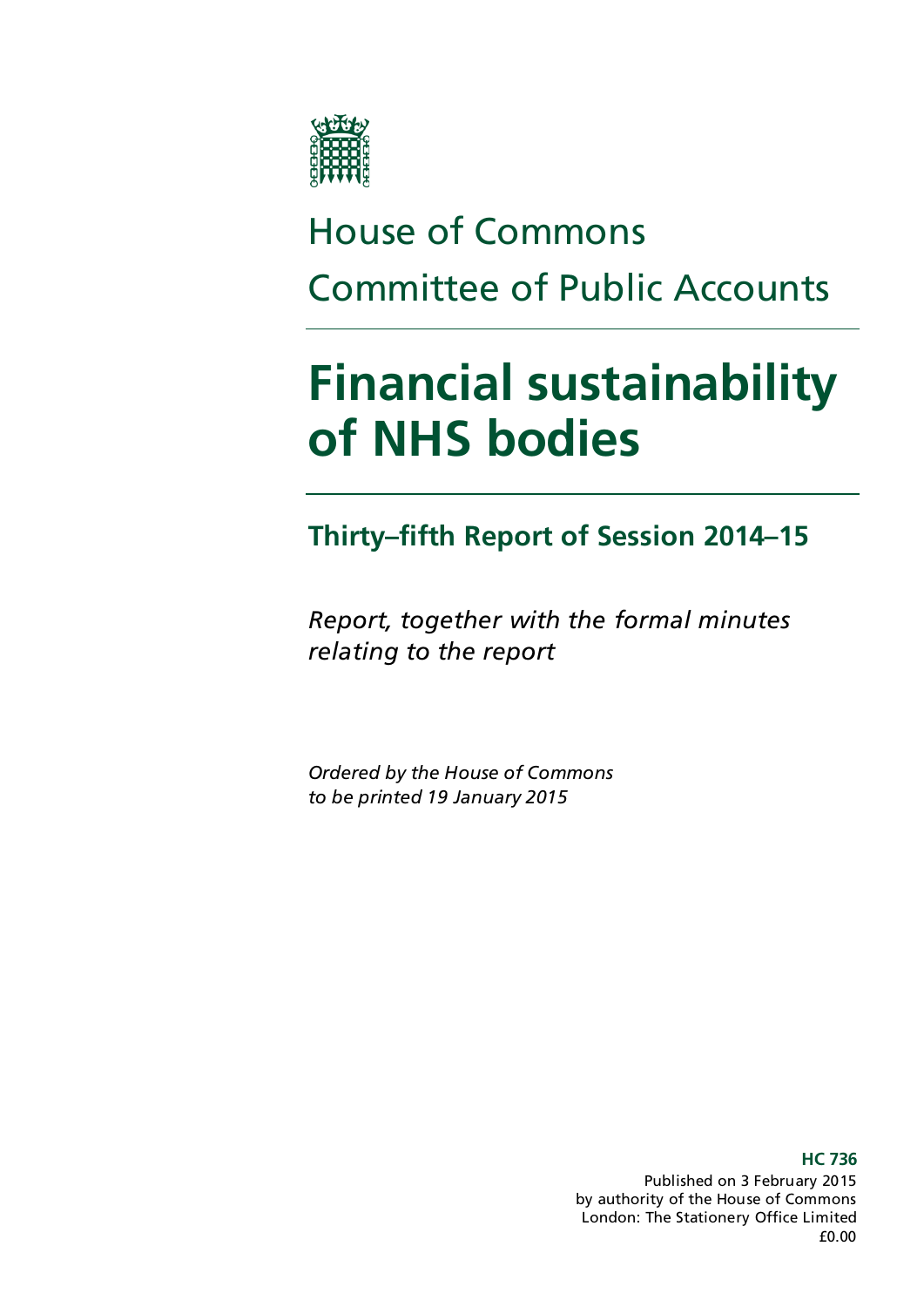### **Committee of Public Accounts**

The Committee of Public Accounts is appointed by the House of Commons to examine "the accounts showing the appropriation of the sums granted by Parliament to meet the public expenditure, and of such other accounts laid before Parliament as the committee may think fit" (Standing Order No 148).

### **Current membership**

[Rt Hon Margaret Hodge](http://www.parliament.uk/biographies/commons/margaret-hodge/140) (*Labour, Barking*) (Chair) [Mr Richard Bacon](http://www.parliament.uk/biographies/commons/mr-richard-bacon/1451) (*Conservative, South Norfolk*) [Guto Bebb](http://www.parliament.uk/biographies/commons/guto-bebb/3910) (*Conservative, Aberconwy*) [Mr David Burrowes](http://www.parliament.uk/biographies/commons/mr-david-burrowes/1518) *(Conservative, Enfield, Southgate)* [Stephen Hammond](http://www.parliament.uk/biographies/commons/stephen-hammond/1585) (*Conservative, Wimbledon*) [Chris Heaton-Harris](http://www.parliament.uk/biographies/commons/chris-heaton-harris/3977) (*Conservative, Daventry*) [Meg Hillier](http://www.parliament.uk/biographies/commons/meg-hillier/1524) (*Labour, Hackney South and Shoreditch*) [Mr Stewart Jackson](http://www.parliament.uk/biographies/commons/mr-stewart-jackson/1551) (*Conservative, Peterborough*) [Andrea Leadsom](http://www.parliament.uk/biographies/commons/andrea-leadsom/4117) (*Conservative, South Northamptonshire*) [Rt Hon Dame Anne McGuire](http://www.parliament.uk/biographies/commons/mrs-anne-mcguire/636) (*Labour, Stirling*) [Austin Mitchell](http://www.parliament.uk/biographies/commons/austin-mitchell/372) (*Labour, Great Grimsby*) [Stephen Phillips QC](http://www.parliament.uk/biographies/commons/stephen-phillips/4054) (*Conservative, Sleaford and North Hykeham*) [John Pugh](http://www.parliament.uk/biographies/commons/john-pugh/1454) (*Liberal Democrats. Southport)* [Nick Smith](http://www.parliament.uk/biographies/commons/nick-smith/3928) (*Labour, Blaenau Gwent*)

#### **Powers**

Powers of the Committee of Public Accounts are set out in House of Commons Standing Orders, principally in SO No 148. These are available on the Internet via [www.parliament.uk.](http://www.parliament.uk/)

#### **Publications**

Committee reports are published on the Committee's website at [www.parliament.uk/pubaccom](http://www.parliament.uk/business/committees/committees-a-z/commons-select/public-accounts-committee/) and by The Stationery Office by Order of the House.

Evidence relating to this report is published on the *inquiry page* on the Committee's website.

#### **Committee staff**

The current staff of the Committee is Sarah Petit (Clerk), Claire Cozens (Committee Specialist), James McQuade (Senior Committee Assistant), Sue Alexander and Jamie Mordue (Committee Assistants) and Janet Coull Trisic (Media Officer).

#### **Contacts**

All correspondence should be addressed to the Clerk, Committee of Public Accounts, House of Commons, 7 Millbank, London SW1P 3JA. The telephone number for general enquiries is 020 7219 4099; the Committee's email address is [pubaccom@parliament.uk](mailto:pubaccom@parliament.uk)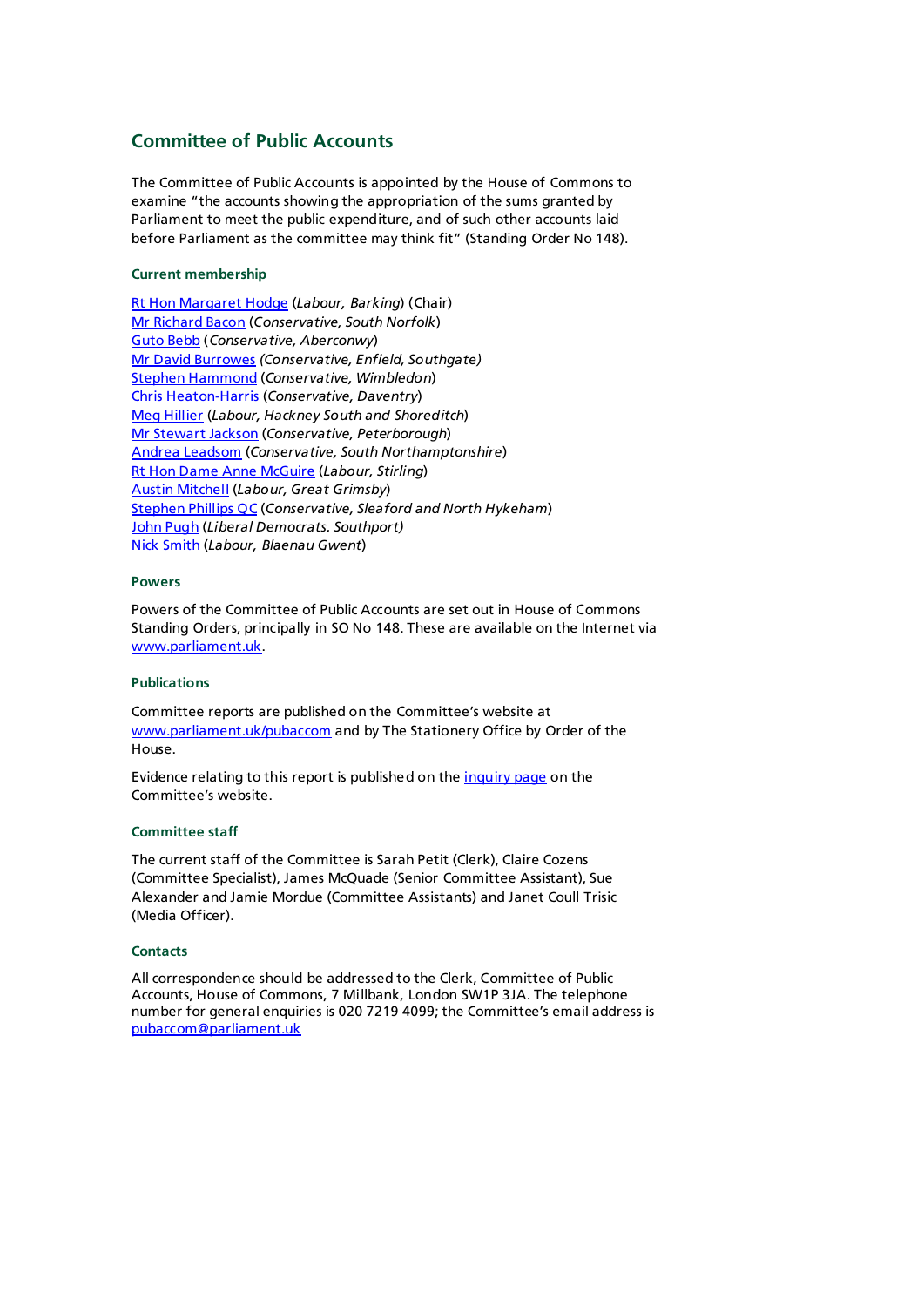# **Contents**

| <b>Report</b>                     |                                                                  | Page |
|-----------------------------------|------------------------------------------------------------------|------|
|                                   | <b>Summary</b>                                                   | 3    |
|                                   | <b>Introduction</b>                                              | 5    |
|                                   | <b>Conclusions and Recommendations</b>                           | 5    |
| $\mathbf 1$                       | Pressures on the financial sustainability of the NHS             | 8    |
| $\overline{2}$                    | <b>Managing future financial risks</b>                           | 11   |
|                                   |                                                                  |      |
| <b>Formal Minutes</b>             |                                                                  | 14   |
| <b>Witnesses</b>                  |                                                                  | 15   |
| <b>Published written evidence</b> |                                                                  | 15   |
|                                   | List of Reports from the Committee during the current Parliament |      |
|                                   |                                                                  |      |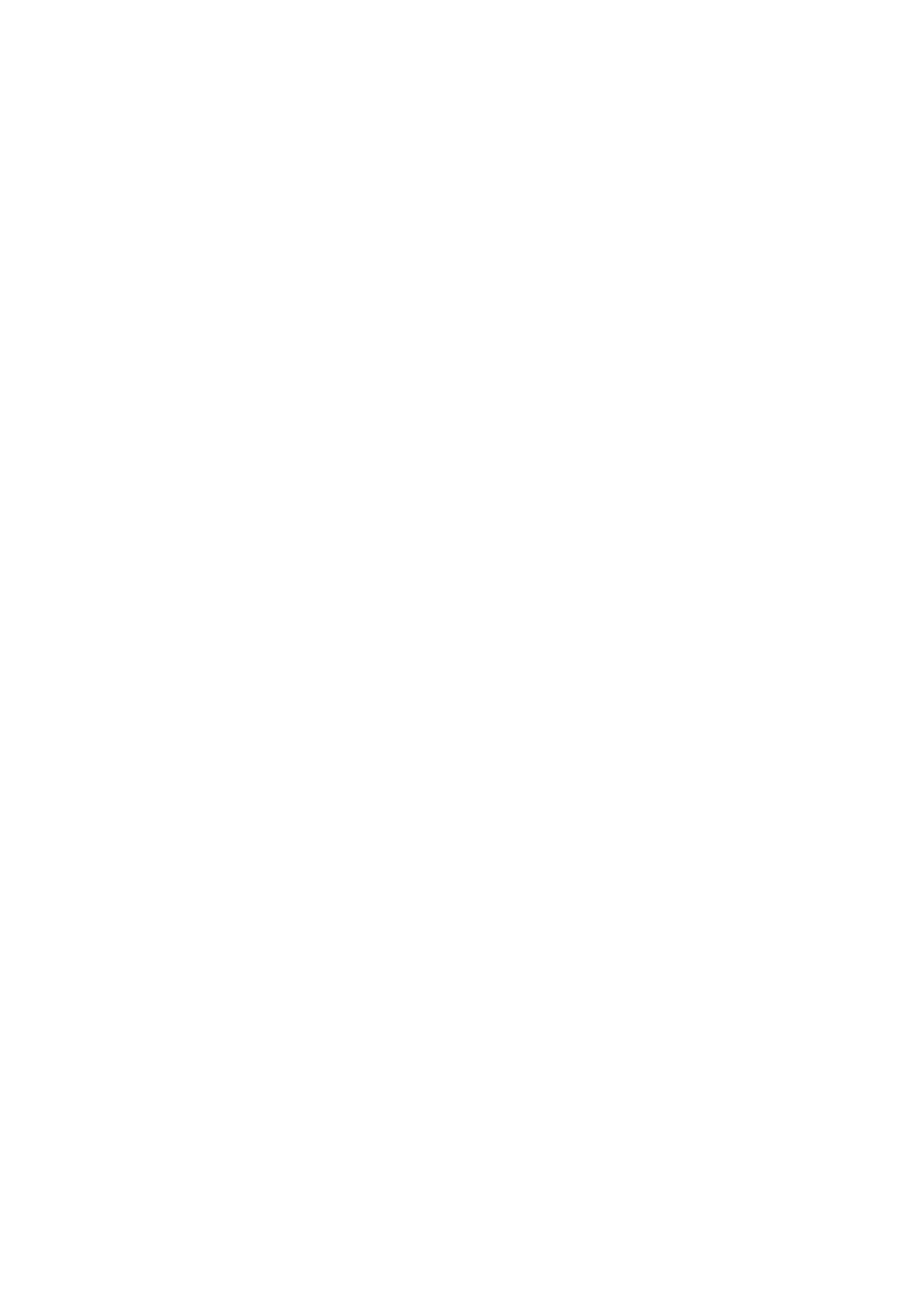### Summary

The financial health of NHS bodies has worsened in the last two financial years. The overall net surplus achieved by NHS bodies in 2012–13 of £2.1 billion fell to £722 million in 2013– 14. The percentage of NHS trusts and foundation trusts in deficit increased from 10% in 2012–13 to 26% in 2013–14. Monitor found that 80% of foundation trusts that provide acute hospital services were reporting a deficit by the second quarter of 2014–15. NHS England, Monitor and the NHS Trust Development Authority recognise that radical change is needed to the way services are provided and that extra resources are required if the NHS is to become financially sustainable. The necessary changes will require further upfront investment. Present incentives to reduce A&E attendance and increase community based care services have not had the impact expected. New incentives and strong relationships are needed to promote the more effective collaboration necessary for delivering new models of care.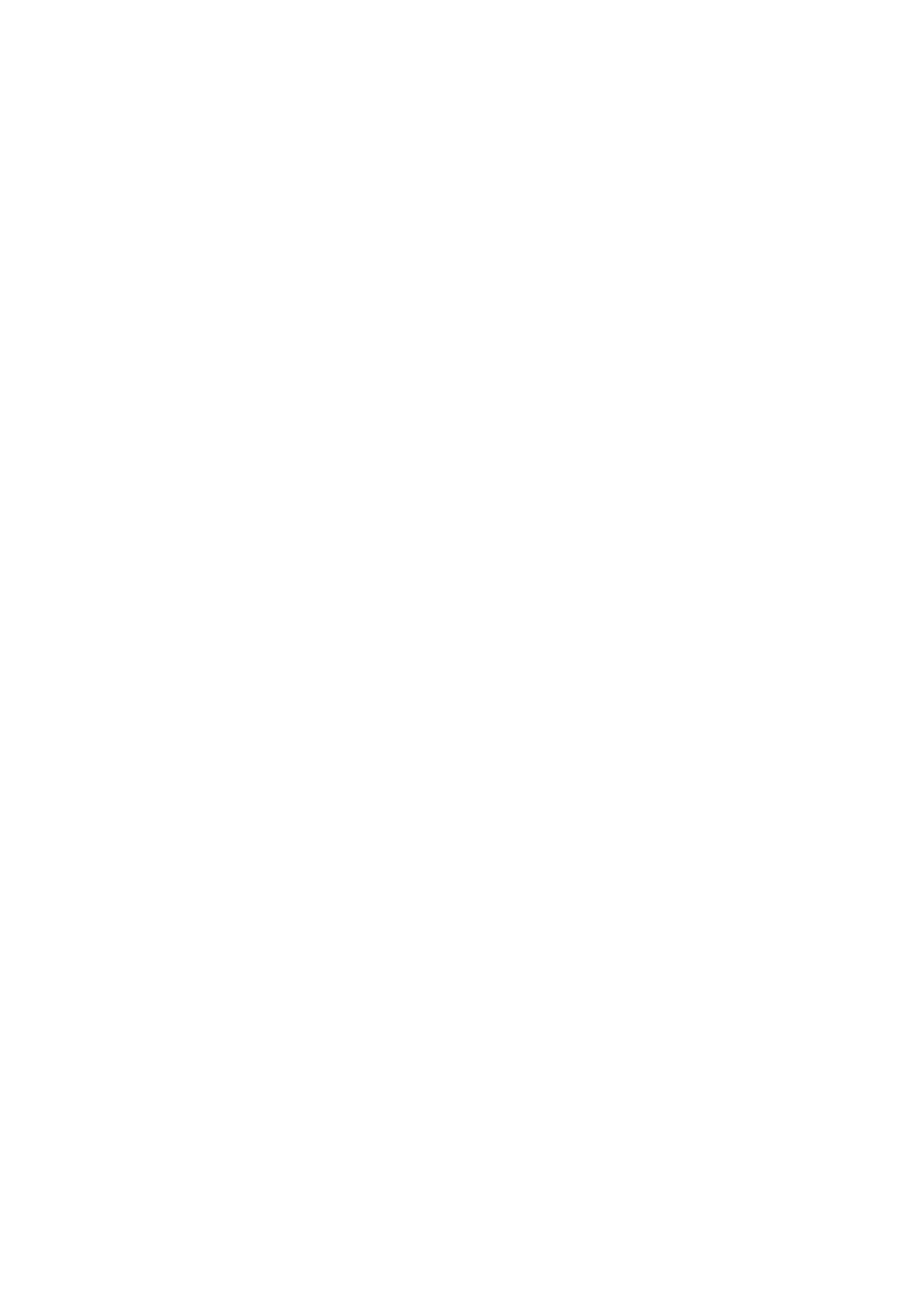### Introduction

In 2013–14, the Department of Health (the Department) allocated £95.2 billion to NHS England to pay for NHS services. NHS England allocated £65.4 billion of this to the 211 clinical commissioning groups in England, for them to commission health care services from hospitals and other healthcare providers on behalf of their local populations. At 31 March 2014 there were 98 NHS trusts and 147 NHS foundation trusts which provided community, mental health, acute and specialist health services. Monitor regulates NHS foundation trusts, and a new body, the NHS Trust Development Authority, supports NHS trusts that are yet to achieve foundation status. The Department has provided some £1.8 billion of additional cash support to NHS trusts and foundation trusts under financial stress between 2006–07 and 2013–14.

### Conclusions and Recommendations

**1. The savings required across the NHS will be difficult to achieve solely by continuing with the same approach used in recent years.** The NHS has typically achieved efficiency savings of 1%–2% against a target of 4% set by Monitor and NHS England. These savings were achieved partly through wage freezes. NHS England, Monitor, and other NHS bodies recognise that radical change is needed to the way healthcare is provided, including making better use of community and primary care services to reduce pressure on hospitals. Making this change will require significant upfront investment, but the money available for this is reducing as the number of organisations in deficit increases. The national oversight bodies also lack the detailed and accurate cost data from local NHS bodies needed to monitor and identify cost savings achieved and whether they are sustainable in the longer term.

**Recommendations:** *NHS England and Monitor should collect consistent and detailed cost data across the NHS to use to set efficiency savings targets for NHS bodies and to assess whether changes to service provision, including new models of care, are achieving measurable and sustainable savings in practice.*

**2. More effective collaboration between local health bodies is needed to achieve better value for money.** The different payment mechanisms and financial incentives for local health bodies are not aligned to encourage the sort of integration required to implement the proposed new models of care. For example, community care services tend to use block contracts where payments are not based on the number of patients handled, whereas acute services are paid on the basis of activity using 'payment by results' tariffs. This creates a financial disincentive for acute hospitals to give up activity, and for community services to take on additional activity. NHS England and Monitor are consulting on changes to the way healthcare is paid for. However, national bodies have not done enough to improve local strategic decision making, leading to a gap between what clinical commissioning groups plan to spend and the income that trusts expect to receive.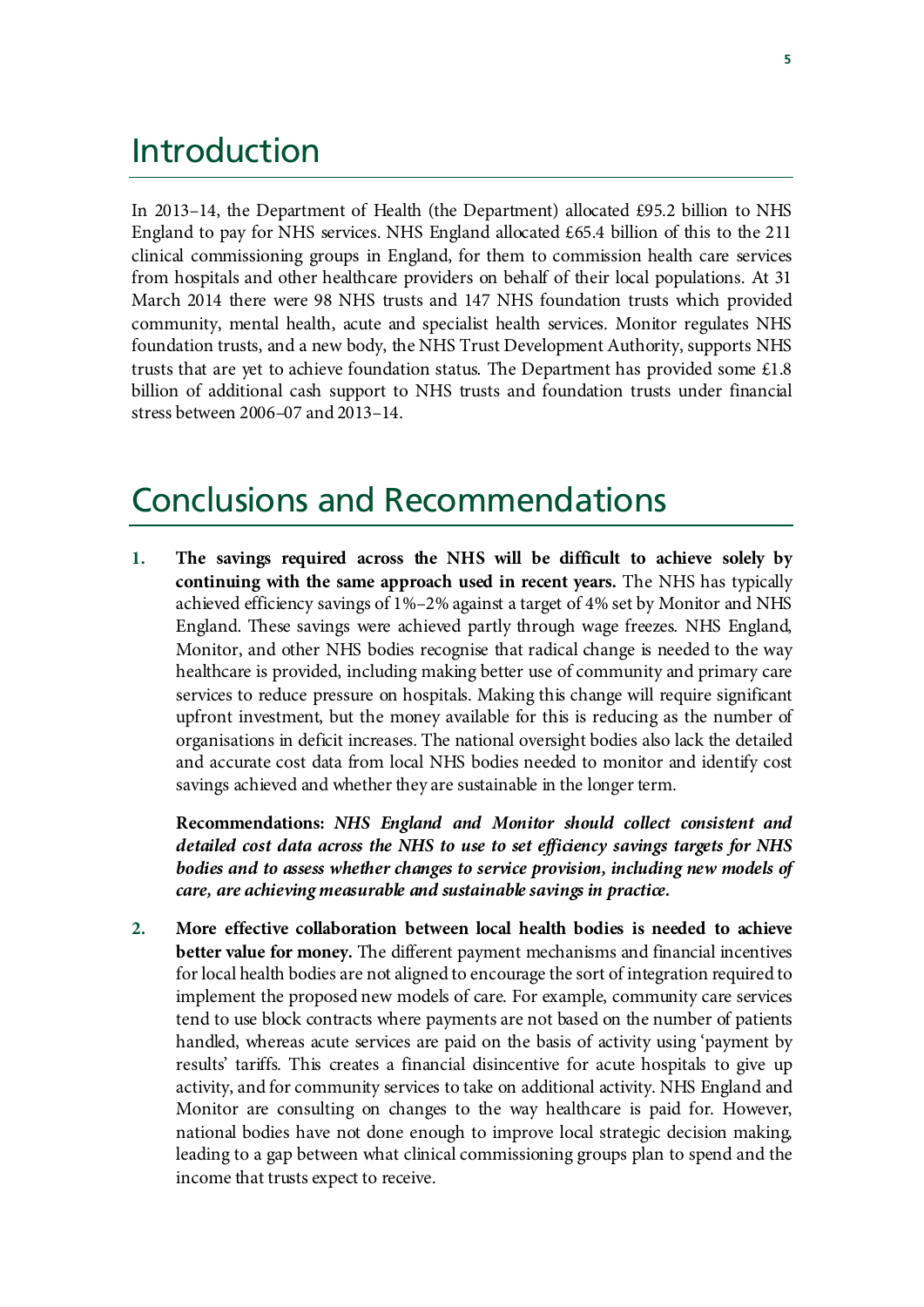**Recommendations:** *NHS England, Monitor and the NHS Trust Development Authority should require all local health economies to submit integrated strategic and operational plans that outline how they will implement locally the proposed new models of care. NHS England and Monitor should implement proposals for changing payment for healthcare, to incentivise the integration of services between local organisations by 2015–16.*

**3. The current system of paying for emergency admissions hinders, rather than helps, secure the financial sustainability of NHS bodies**. Although emergency admissions to hospitals have increased significantly in recent years Acute trusts are only paid 30% of normal prices for all emergency admissions above 2008–09 levels. This payment method was designed to discourage unnecessary admissions on the basis that commissioners would invest the remaining 70% of tariff income in ways that would improve patient care outside hospital and reduce inappropriate hospital admissions. However, for many acute providers these tariff arrangements do not cover the cost of admitting emergency patients, and therefore intensify the already difficult financial challenges the acute hospital sector faces. While NHS England and Monitor plan to change these arrangements they have been slow to act having identified this issue in 2013.

**Recommendation:** *Monitor and NHS England should complete their review of the national payment system for emergency admissions promptly and implement the required changes within the next year including updating the 2008–09 baseline, taking into account the impact on patient care and the finances of organisations in deficit.*

**4. The Department is not making the most of cost saving opportunities.** In 2013–14, the NHS spent  $£2.6$  billion on temporary staff, who can be significantly more expensive than permanent employees, compared with £2.1 billion in 2012–13. There are claims that some consultants are choosing to work on an agency basis to make more money at a substantial cost to the NHS, with typical charges of  $\text{\pounds}1,760$  per day. Despite the NHS being the dominant employer of temporary medical staff the Department has not made best use of its position to reduce the costs involved. Some agencies do not participate in the Department's framework contract which limits local NHS bodies' ability to achieve value for money when hiring agency staff, particularly those needed to fill high vacancy rates in emergency departments. There is scope to make savings in the amount paid under private finance initiative schemes, which cost the NHS some  $\pounds$ 1.8 billion a year, as there are some examples where refinancing or buying out existing schemes could provide better value for money in the long run. There are also opportunities to release funds tied up in surplus capital assets that could be used for upfront investment in new models of care. For example, there are some £1.5 billion worth of unused land and premises in London alone.

### **Recommendations:** *The Department should:*

• *require NHS bodies to use agency staff within a national framework contract unless they can demonstrate clear value for money benefits from local negotiation, and benchmark the cost of agency staff within and outside the national framework;*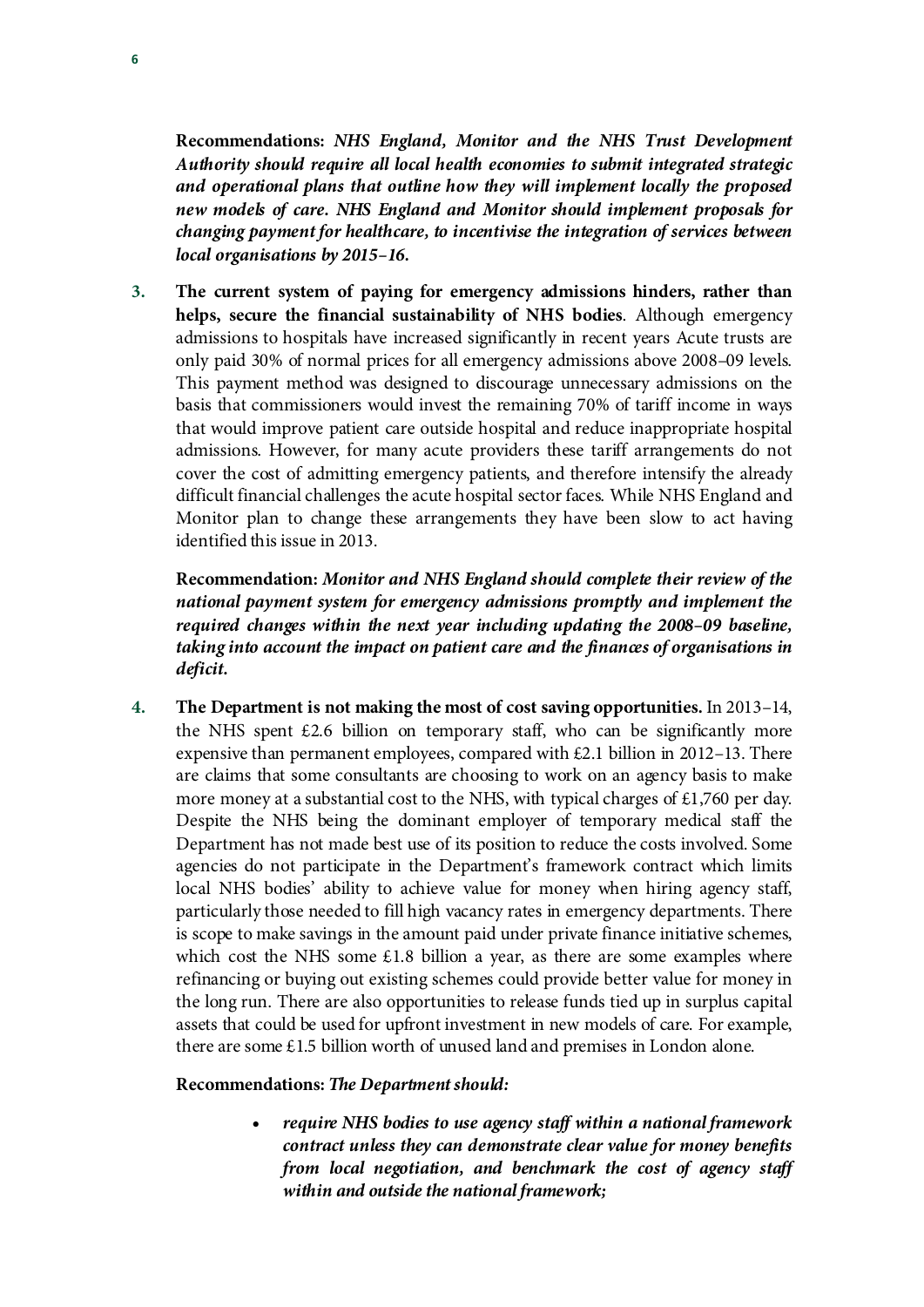- *accelerate the disposal of surplus capital assets to release cash for upfront investment in new models of care;*
- *Examine the obligations it places on consultants who are trained at taxpayers' expense and then choose to work as temporary staff at extra cost to the NHS.*
- **5. There are still 93 NHS trusts that have not yet achieved foundation trust status and a significant number are unlikely to do so.** The Government's intention is that all NHS trusts should become foundation trusts. Monitor, which licences foundation trusts, tests applicants for evidence of strong governance, long-term financial viability and ability to provide quality services. The NHS Trust Development Authority is reviewing how long it will take for the remaining 93 NHS trusts to apply to Monitor for assessment, by assessing their clinical and financial sustainability. The NHS Trust Development Authority believed that there was a significant number of trusts that would need at least four years, and that these trusts would need to address significant financial challenges before they could produce a financially viable plan.

**Recommendation:** *The NHS Trust Development Authority should set out how, and by when, it will put forward to Monitor each of the remaining 93 NHS trusts for assessment for foundation trust status. It should prioritise its efforts on working with the minority of NHS trusts that will not achieve foundation trust status in their own right.*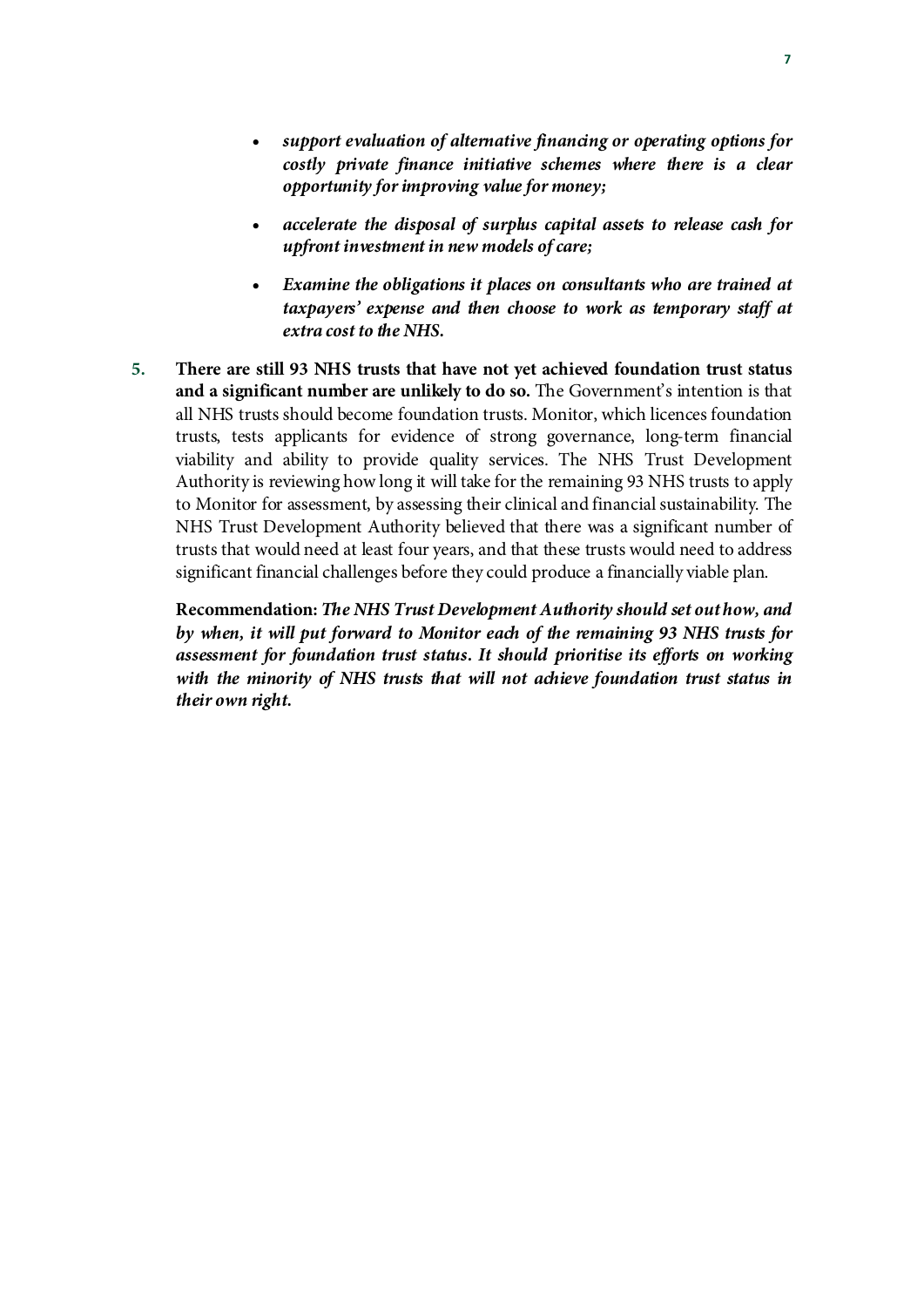# **1 Pressures on the financial sustainability of** the NHS

1. On the basis of a report by the Comptroller and Auditor General, we took evidence from the Department of Health (the Department), NHS England, Monitor and the NHS Trust Development Authority on the financial sustainability of NHS bodies.<sup>1</sup> We also took evidence from Barking Havering and Redbridge University Hospitals NHS Trust, Barnet Clinical Commissioning Group, Medway Clinical Commissioning Group and University Hospitals Coventry and Warwickshire NHS Trust.

2. In 2013–14, the Department allocated £95.2 billion to NHS England to pay for NHS services[.2](#page-9-1) NHS England is responsible for commissioning primary care and specialised services, and is accountable to the Department for its spending.<sup>[3](#page-9-2)</sup> On 1 April 2013, 211 clinical commissioning groups replaced ten strategic health authorities and 151 primary care trusts to take responsibility for commissioning most healthcare services from community, secondary and specialist providers. [4](#page-9-3) NHS England allocated £65.4 billion to clinical commissioning groups in England to commission health care services, on behalf of their local populations, from 98 NHS trusts and 147 NHS foundation trusts.<sup>[5](#page-9-4)</sup> Monitor regulates NHS foundation trusts, and another new body, the NHS Trust Development Authority, supports NHS trusts that are yet to achieve foundation status.<sup>[6](#page-9-5)</sup>

3. The NHS must be financially sustainable in the medium to long term for it to provide sustainable services to patients. Key tests of financial sustainability include changes in the surplus or deficit of the NHS as a whole and the number and scale of organisations in financial distress[.7](#page-9-6) However, the financial health of NHS bodies has worsened. Between 2012–13 and 2013–14, the net surplus of NHS commissioners, foundation trusts and NHS trusts decreased from £2.1 billion to £722 million.<sup>8</sup> The percentage of NHS trusts and foundation trusts in deficit increased from 10% in 2012–13 to 26% in 2013–14; and nearly a quarter of clinical commissioning groups ended the 2013–14 financial year with a less favourable financial position than they planned.<sup>[9](#page-9-8)</sup> The Department issued £1.8 billion of cash support to NHS trusts and NHS foundation trusts between 2006–07 and 2013–14 to help them meet their operational cash needs.<sup>[10](#page-9-9)</sup>

- <span id="page-9-2"></span>3 [C&AG's Report,](http://www.nao.org.uk/wp-content/uploads/2014/11/The-financial-sustainability-of-NHS-bodies.pdf) paras 1.2, 1.4
- <span id="page-9-3"></span>4 [C&AG's Report, para 1.2](http://www.nao.org.uk/wp-content/uploads/2014/11/The-financial-sustainability-of-NHS-bodies.pdf)
- <span id="page-9-4"></span>5 [C&AG's Report, paras 3, 1.5](http://www.nao.org.uk/wp-content/uploads/2014/11/The-financial-sustainability-of-NHS-bodies.pdf)
- <span id="page-9-5"></span>6 [C&AG's Report, para 1.4](http://www.nao.org.uk/wp-content/uploads/2014/11/The-financial-sustainability-of-NHS-bodies.pdf)
- <span id="page-9-6"></span>7 [C&AG's Report, para 1](http://www.nao.org.uk/wp-content/uploads/2014/11/The-financial-sustainability-of-NHS-bodies.pdf)
- <span id="page-9-7"></span>8 [C&AG's Report,](http://www.nao.org.uk/wp-content/uploads/2014/11/The-financial-sustainability-of-NHS-bodies.pdf) paras 5, 1.5
- <span id="page-9-8"></span>9 [C&AG's Report, paras 1.7, 2.9](http://www.nao.org.uk/wp-content/uploads/2014/11/The-financial-sustainability-of-NHS-bodies.pdf)
- <span id="page-9-9"></span>10 [Q 241;](http://data.parliament.uk/writtenevidence/committeeevidence.svc/evidencedocument/public-accounts-committee/financial-sustainability-of-nhs-bodies/oral/15643.html) [C&AG's Report, para 3.6](http://www.nao.org.uk/wp-content/uploads/2014/11/The-financial-sustainability-of-NHS-bodies.pdf)

<span id="page-9-0"></span><sup>1</sup> C&AG's Report, *The financial sustainability of NHS bodies,* [Session 2014-15, HC 722, 7 November 2014](http://www.nao.org.uk/wp-content/uploads/2014/11/The-financial-sustainability-of-NHS-bodies.pdf)

<span id="page-9-1"></span><sup>2</sup> [C&AG's Report, para 3](http://www.nao.org.uk/wp-content/uploads/2014/11/The-financial-sustainability-of-NHS-bodies.pdf)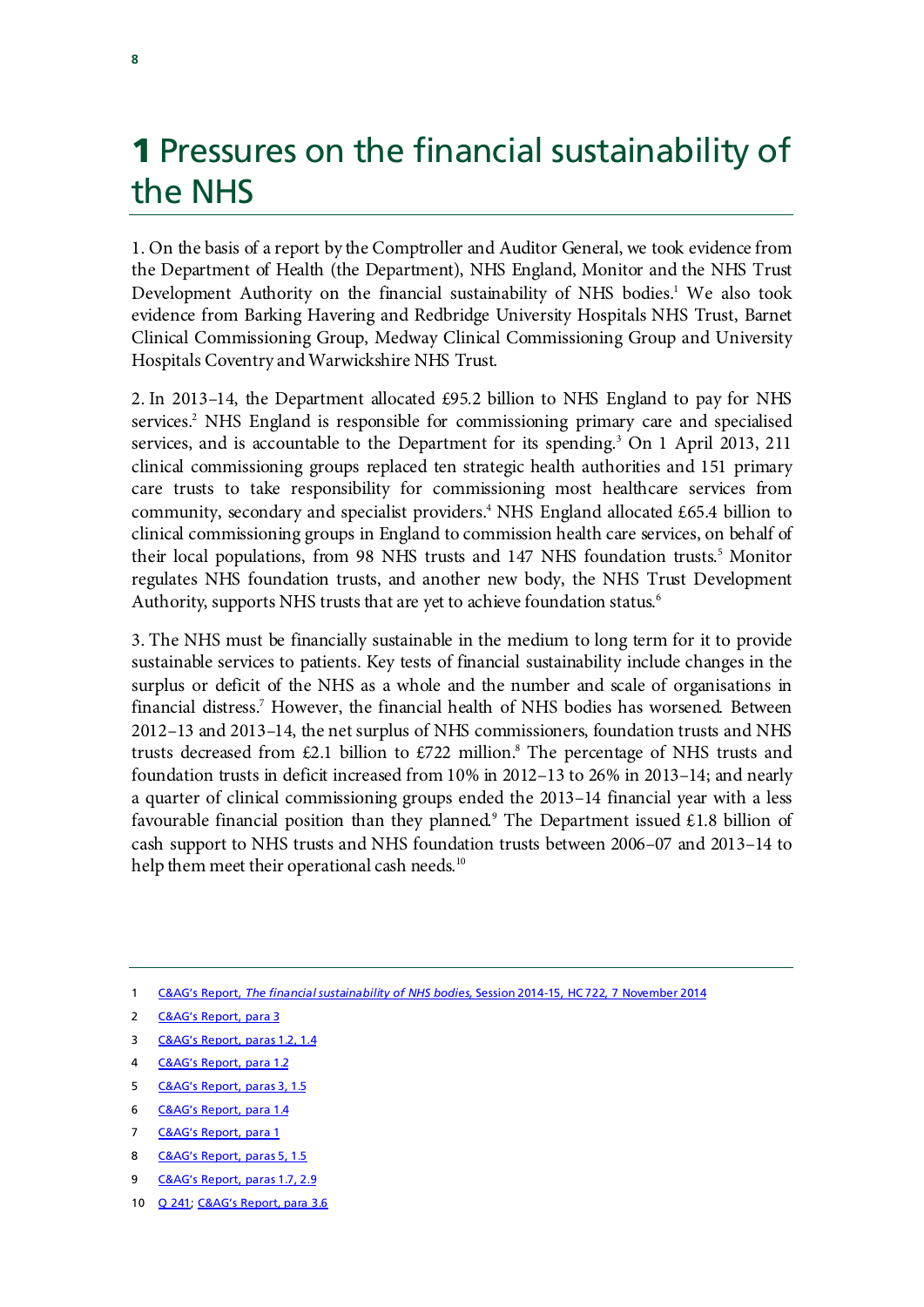4. At the end of September 2014, 80% of NHS foundation trusts that provide acute hospital services were reporting a deficit.<sup>[11](#page-10-0)</sup> Both Barking Havering and Redbridge University Hospitals NHS Trust and University Hospitals Coventry and Warwickshire NHS Trust told us that one of the main reasons for the increasing number of acute providers in deficit is the payment system for emergency admissions.<sup>[12](#page-10-1)</sup> Providers are paid 30% of standard prices for all emergency admissions above 2008–09 levels, whereas the number of emergency admissions has increased by 48% over the last 15 years[.13](#page-10-2) In December 2013, Monitor and NHS England reviewed the emergency payment system and concluded that adjustments to the baseline should be made when providers faced significant increases in the number of emergency admissions.<sup>[14](#page-10-3)</sup> Monitor told us it believed admissions would have increased even faster had the 30% rate not been in place, but accepted that there were problems with the payment system that still needed to be addressed[.15](#page-10-4) Monitor and NHS England noted that they had begun a review of the payment system, and planned to update the 2008–09 baseline next year.<sup>16</sup> Monitor and the NHS Trust Development Authority assured us that planned changes would result in fewer acute trusts in deficit. In the interim we heard that, for example at Coventry and Warwickshire University Hospitals NHS Trust, the hospital and clinical commissioning group had made a local agreement to pay for emergency admissions at 2013–14 activity levels, and this was helping to address the financial challenges the hospital faced. [17](#page-10-6)

5. The Department's policy is that commissioning bodies should invest the remaining 70% of the tariff for emergency admissions into improving patient care outside hospital settings, to help reduce the number of inappropriate hospital admissions. However, alternatives to hospital care, including enhanced primary care services and discharge from emergency departments into community care, are not always available.<sup>[18](#page-10-7)</sup> Monitor accepted that much more transparency was needed around how the remaining 70% was actually spent and whether this was helping to reduce unnecessary hospital admissions.<sup>[19](#page-10-8)</sup>

6. The Department told us that, between 2012–13 and 2013–14, the amount the NHS spent on temporary medical staff increased from £2.1 billion to £2.6 billion.<sup>20</sup> Many acute providers are facing cost pressures because they have a shortage of permanent consultants, particularly in accident and emergency departments.<sup>21</sup> For example, Barking Havering and Redbridge University Hospitals NHS Trust told us that it had a 50% shortage of emergency consultants and was spending £1.5 million a month on temporary staff. It said it paid £110 an hour for some locum emergency consultants working a 16 hour shift, whereas the basic

- <span id="page-10-5"></span>16 [Qq 101-102, 107](http://data.parliament.uk/writtenevidence/committeeevidence.svc/evidencedocument/public-accounts-committee/financial-sustainability-of-nhs-bodies/oral/15643.html)
- <span id="page-10-6"></span>17 [Qq 7-10](http://data.parliament.uk/writtenevidence/committeeevidence.svc/evidencedocument/public-accounts-committee/financial-sustainability-of-nhs-bodies/oral/15643.html)
- <span id="page-10-7"></span>18 [C&AG's Report, para 2.7](http://www.nao.org.uk/wp-content/uploads/2014/11/The-financial-sustainability-of-NHS-bodies.pdf)
- <span id="page-10-8"></span>19 <u>Q 10</u>1
- <span id="page-10-9"></span>20 [Q 143](http://data.parliament.uk/writtenevidence/committeeevidence.svc/evidencedocument/public-accounts-committee/financial-sustainability-of-nhs-bodies/oral/15643.html)
- <span id="page-10-10"></span>21 [Q 16](http://data.parliament.uk/writtenevidence/committeeevidence.svc/evidencedocument/public-accounts-committee/financial-sustainability-of-nhs-bodies/oral/15643.html)

<span id="page-10-0"></span><sup>11</sup> [Qq 124-128](http://data.parliament.uk/writtenevidence/committeeevidence.svc/evidencedocument/public-accounts-committee/financial-sustainability-of-nhs-bodies/oral/15643.html)

<span id="page-10-1"></span><sup>12</sup> [Qq 6, 11, 52](http://data.parliament.uk/writtenevidence/committeeevidence.svc/evidencedocument/public-accounts-committee/financial-sustainability-of-nhs-bodies/oral/15643.html)

<span id="page-10-2"></span><sup>13</sup> National Audit Office, Emergency admissions to hospital: managing the demand, Session 2013-14, HC 739, 31 [October 2013](http://www.nao.org.uk/wp-content/uploads/2013/10/10288-001-Emergency-admissions.pdf)

<span id="page-10-3"></span><sup>14</sup> [C&AG's Report, para 2.7](http://www.nao.org.uk/wp-content/uploads/2014/11/The-financial-sustainability-of-NHS-bodies.pdf)

<span id="page-10-4"></span><sup>15</sup> [Qq 99-101](http://data.parliament.uk/writtenevidence/committeeevidence.svc/evidencedocument/public-accounts-committee/financial-sustainability-of-nhs-bodies/oral/15643.html)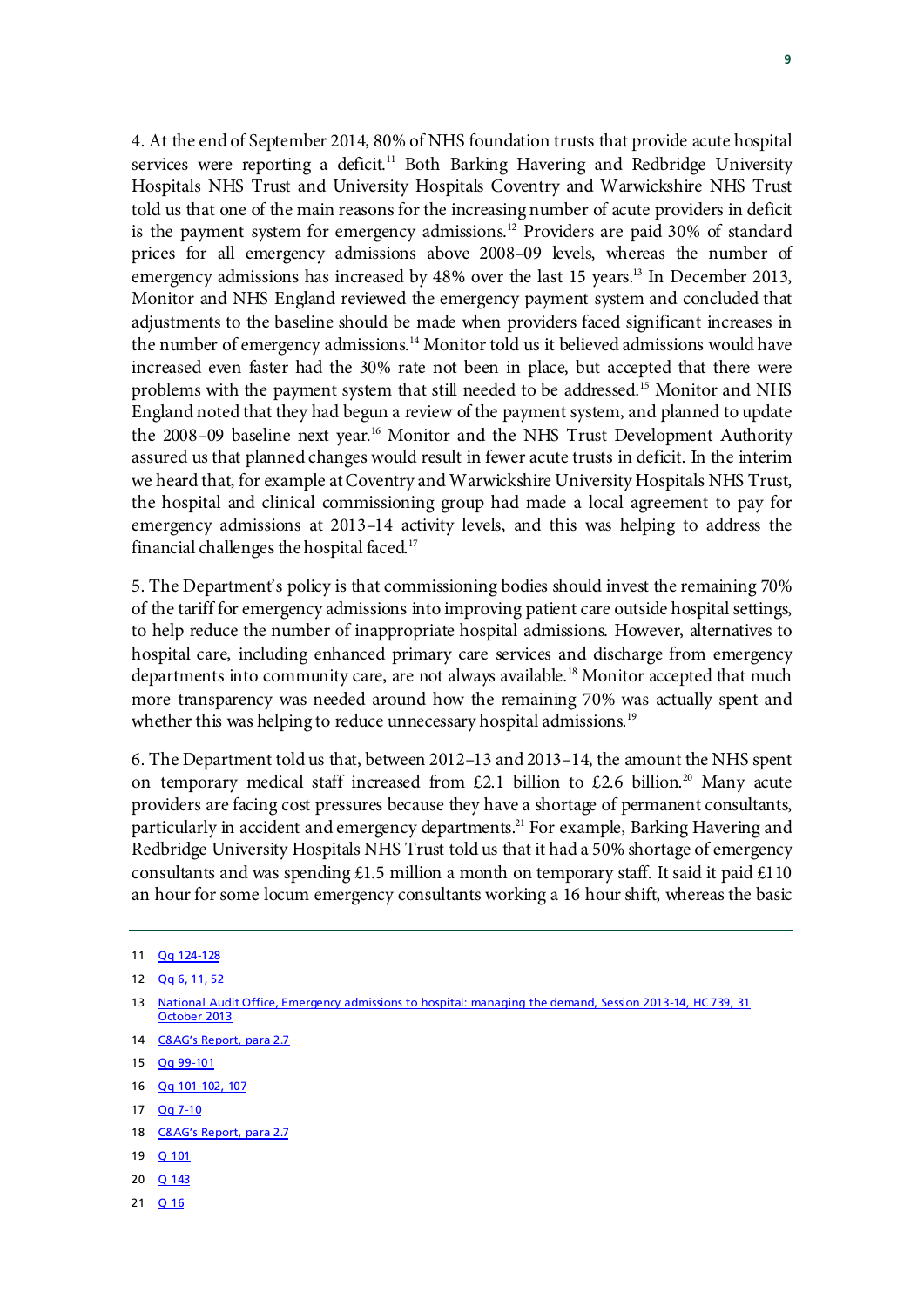starting salary for a permanent emergency consultant was around  $£75,000.^2$  It costs the taxpayer £400,000 to train an emergency consultant, but some consultants were choosing to leave the NHS to become professional temporary staff.<sup>[23](#page-11-1)</sup>

7. We asked the Department about its strategy for reducing the impact on providers' costs of hiring temporary staff. It told us that it was developing a toolkit to share with providers, which aimed to predict volume so that providers could ensure they recruit enough employees to meet the numbers needed.<sup>[24](#page-11-2)</sup> The Department said it was also considering ways of lowering the price of agency staff.<sup>[25](#page-11-3)</sup> For example, the Department explained that it was considering how to use its national purchasing power and position as the main buyer of medical staff from the agency market to achieve a better price.<sup>[26](#page-11-4)</sup> While the Department has a framework contract that seeks to achieve the best price possible by gaining sufficient volumes, some agencies do not take part in the framework.<sup>27</sup> NHS England also said it must ensure that it fills the increased number of training places in emergency medicine, to help address the shortage in emergency consultants.<sup>[28](#page-11-6)</sup>

8. According to the Department, 31% of providers have a private finance initiative (PFI) scheme, and the NHS spends a total of  $£1.8$  billion each year on PFI payments.<sup>[29](#page-11-7)</sup> The National Audit Office noted in its report that organisations with the highest capital charges, as a proportion of income, were the most likely to report weak financial results in 2013–14.<sup>[30](#page-11-8)</sup> Four out of six trusts with deficits greater than £25 million had a PFI scheme.<sup>[31](#page-11-9)</sup> Some trusts have improved their financial position by refinancing their PFI. For example, Northumbria Healthcare NHS Foundation Trust, which plans to deliver a £21.5 million surplus in 2014–15, arranged a loan with Northumberland County Council to buy out its PFI scheme.<sup>[32](#page-11-10)</sup> The Department said the capital cost of refinancing PFI schemes would be significant and that it would not be appropriate in all cases to consider refinancing, but told us it was considering options for doing this, where appropriate, in a way that provides value for money.<sup>[33](#page-11-11)</sup> One option it was exploring was renegotiating 'soft facilities management services', such as catering, cleaning or security, which make up a large cost of some PFI schemes.<sup>[34](#page-11-12)</sup>

- <span id="page-11-1"></span>23 <u>Qq 86-90, 1</u>47
- <span id="page-11-2"></span>24 [Qq 142, 144](http://data.parliament.uk/writtenevidence/committeeevidence.svc/evidencedocument/public-accounts-committee/financial-sustainability-of-nhs-bodies/oral/15643.html)
- <span id="page-11-3"></span>25 [Q 144](http://data.parliament.uk/writtenevidence/committeeevidence.svc/evidencedocument/public-accounts-committee/financial-sustainability-of-nhs-bodies/oral/15643.html)
- <span id="page-11-4"></span>26 <u>[Q 148](http://data.parliament.uk/writtenevidence/committeeevidence.svc/evidencedocument/public-accounts-committee/financial-sustainability-of-nhs-bodies/oral/15643.html)</u>
- <span id="page-11-5"></span>27 **[Q 145](http://data.parliament.uk/writtenevidence/committeeevidence.svc/evidencedocument/public-accounts-committee/financial-sustainability-of-nhs-bodies/oral/15643.html)**
- <span id="page-11-6"></span>28 [Q 152](http://data.parliament.uk/writtenevidence/committeeevidence.svc/evidencedocument/public-accounts-committee/financial-sustainability-of-nhs-bodies/oral/15643.html)
- <span id="page-11-7"></span>29 [Q 181](http://data.parliament.uk/writtenevidence/committeeevidence.svc/evidencedocument/public-accounts-committee/financial-sustainability-of-nhs-bodies/oral/15643.html)
- <span id="page-11-8"></span>30 [C&AG's Report, para 2.16](http://www.nao.org.uk/wp-content/uploads/2014/11/The-financial-sustainability-of-NHS-bodies.pdf)
- <span id="page-11-9"></span>31 [C&AG's Report, para 2.15](http://www.nao.org.uk/wp-content/uploads/2014/11/The-financial-sustainability-of-NHS-bodies.pdf)
- <span id="page-11-10"></span>32 [Qq 181;](http://data.parliament.uk/writtenevidence/committeeevidence.svc/evidencedocument/public-accounts-committee/financial-sustainability-of-nhs-bodies/oral/15643.html) [C&AG's Report, para 2.17](http://www.nao.org.uk/wp-content/uploads/2014/11/The-financial-sustainability-of-NHS-bodies.pdf)
- <span id="page-11-11"></span>33 [Qq 181-182,184](http://data.parliament.uk/writtenevidence/committeeevidence.svc/evidencedocument/public-accounts-committee/financial-sustainability-of-nhs-bodies/oral/15643.html)
- <span id="page-11-12"></span>34 [Q 183](http://data.parliament.uk/writtenevidence/committeeevidence.svc/evidencedocument/public-accounts-committee/financial-sustainability-of-nhs-bodies/oral/15643.html)

<span id="page-11-0"></span><sup>22</sup> [Qq 64-65, 74, 76, 78](http://data.parliament.uk/writtenevidence/committeeevidence.svc/evidencedocument/public-accounts-committee/financial-sustainability-of-nhs-bodies/oral/15643.html)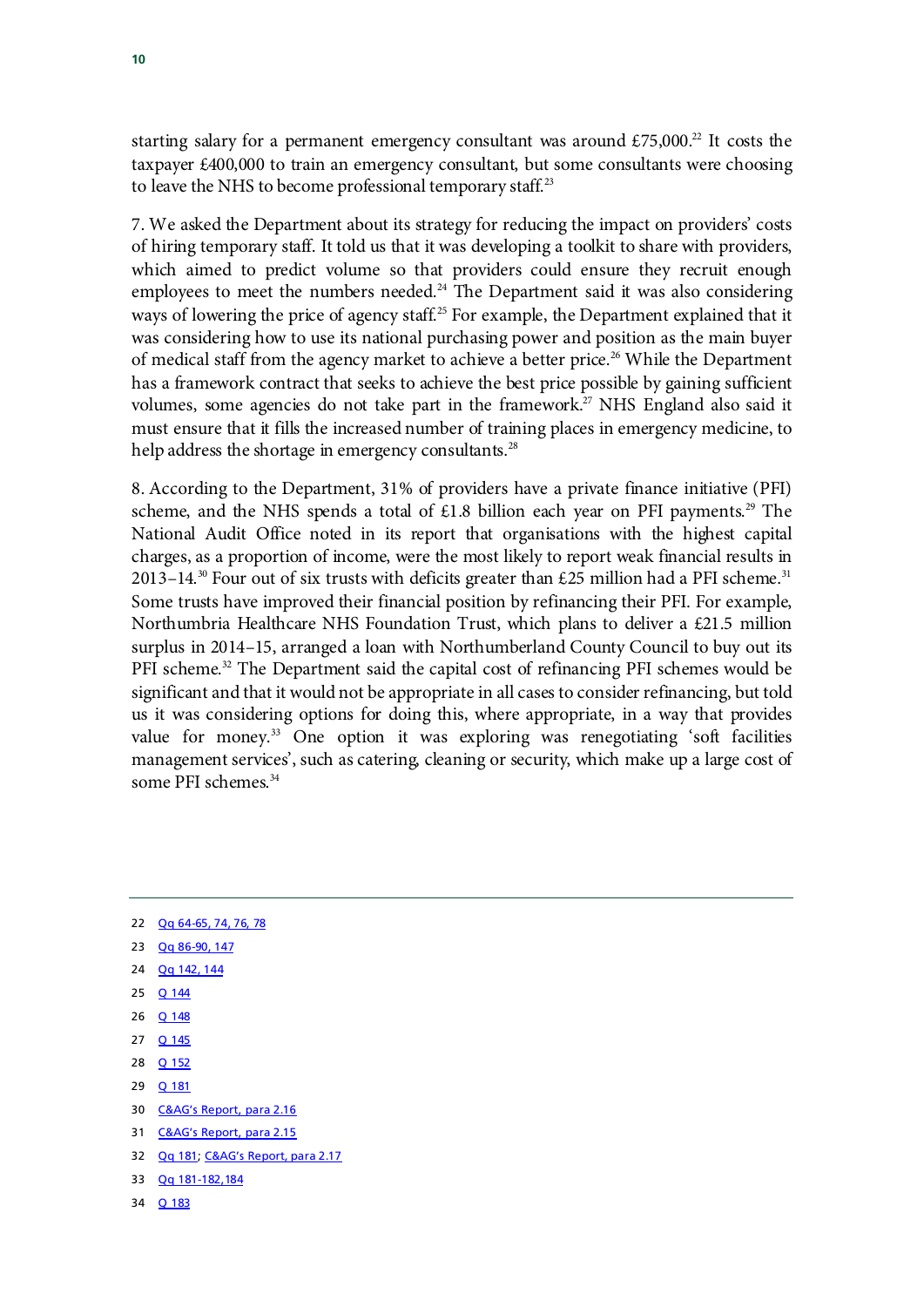# 2 Managing future financial risks

9. NHS England told us that the parts of the country that have deep financial pressures now are 'almost certain' to continue to be under financial pressure next year.<sup>[35](#page-12-0)</sup> It suggested that some trusts were in deficit because the local health service was 'out of balance', for example because community and primary care services were not working well which places pressure on hospitals[.36](#page-12-1) In October 2014, NHS England published its *Five Year Forward View*, which proposes profound changes to the way services are delivered. A key focus of the plan is a range of new models of care, which aim to limit the rise in hospital admissions; a major pressure facing the health service. These include large GP practices employing hospital doctors to provide extra services, such as diagnostics and outpatient appointments; and making better use of pharmacists for minor illnesses. $37$ 

10. NHS England and Monitor currently set a target of 4% efficiency savings.<sup>38</sup> In practice, the NHS has so far delivered annual efficiency savings of 1% to 2%, but this has been partly through pay freezes, which NHS England and Monitor agreed was unsustainable. [39](#page-12-4) NHS England told us that 5% to 5.6% one-off efficiency savings could be delivered from less efficient providers 'catching up' with the most efficient providers. Monitor and NHS England also estimated that an annual 1.2% to 1.3% of efficiency savings could be delivered through advances in technology and medicine.<sup>[40](#page-12-5)</sup> However, NHS England suggested that it would be difficult, using current models of care, to sustain the 2% to 3% annual savings that would be needed to offer the modern health service that people want.<sup>[41](#page-12-6)</sup>

11. Looking ahead to the next five years, Monitor and NHS England said that the NHS would have to achieve system efficiencies by changing the way healthcare was provided.<sup>[42](#page-12-7)</sup> Both NHS England and Monitor agreed that upfront investment was needed to make these changes yet, with a growing number of organisations in deficit, the money for this was limited.<sup>[43](#page-12-8)</sup> NHS England and the Department accepted that freeing up some of the surplus capital assets in the NHS could create some of the required funding for upfront investment in new models of care.<sup>[44](#page-12-9)</sup> For example, they highlighted that in London there was around  $£1.5$  billion worth of unused land and premises.<sup>[45](#page-12-10)</sup> Similarly, Monitor estimated in its 2013 publication *Closing the NHS funding gap* that selling underused estate across the acute and mental health sectors could yield a gain of £7.5 billion.<sup>[46](#page-12-11)</sup> Monitor suggested that, if the NHS

- <span id="page-12-1"></span><span id="page-12-0"></span>35 [Q 155](http://data.parliament.uk/writtenevidence/committeeevidence.svc/evidencedocument/public-accounts-committee/financial-sustainability-of-nhs-bodies/oral/15643.html) 36 [Qq 113-114](http://data.parliament.uk/writtenevidence/committeeevidence.svc/evidencedocument/public-accounts-committee/financial-sustainability-of-nhs-bodies/oral/15643.html) 37 [Qq 111, 154-155](http://data.parliament.uk/writtenevidence/committeeevidence.svc/evidencedocument/public-accounts-committee/financial-sustainability-of-nhs-bodies/oral/15643.html) 38 [Qq 188, 193](http://data.parliament.uk/writtenevidence/committeeevidence.svc/evidencedocument/public-accounts-committee/financial-sustainability-of-nhs-bodies/oral/15643.html)
- <span id="page-12-4"></span><span id="page-12-3"></span><span id="page-12-2"></span>39 [Qq 159, 185-194, 196](http://data.parliament.uk/writtenevidence/committeeevidence.svc/evidencedocument/public-accounts-committee/financial-sustainability-of-nhs-bodies/oral/15643.html)
- <span id="page-12-5"></span>40 [Q 197](http://data.parliament.uk/writtenevidence/committeeevidence.svc/evidencedocument/public-accounts-committee/financial-sustainability-of-nhs-bodies/oral/15643.html)
- <span id="page-12-6"></span>41 [Qq 159-160](http://data.parliament.uk/writtenevidence/committeeevidence.svc/evidencedocument/public-accounts-committee/financial-sustainability-of-nhs-bodies/oral/15643.html)
- <span id="page-12-7"></span>42 [Qq 159, 193-194, 197-200](http://data.parliament.uk/writtenevidence/committeeevidence.svc/evidencedocument/public-accounts-committee/financial-sustainability-of-nhs-bodies/oral/15643.html)
- <span id="page-12-8"></span>43 [Qq 159, 161](http://data.parliament.uk/writtenevidence/committeeevidence.svc/evidencedocument/public-accounts-committee/financial-sustainability-of-nhs-bodies/oral/15643.html)
- <span id="page-12-9"></span>44 [Qq 163, 165, 172-173, 177](http://data.parliament.uk/writtenevidence/committeeevidence.svc/evidencedocument/public-accounts-committee/financial-sustainability-of-nhs-bodies/oral/15643.html)
- <span id="page-12-10"></span>45 [Qq 172-173](http://data.parliament.uk/writtenevidence/committeeevidence.svc/evidencedocument/public-accounts-committee/financial-sustainability-of-nhs-bodies/oral/15643.html)
- <span id="page-12-11"></span>46 [Q 163](http://data.parliament.uk/writtenevidence/committeeevidence.svc/evidencedocument/public-accounts-committee/financial-sustainability-of-nhs-bodies/oral/15643.html)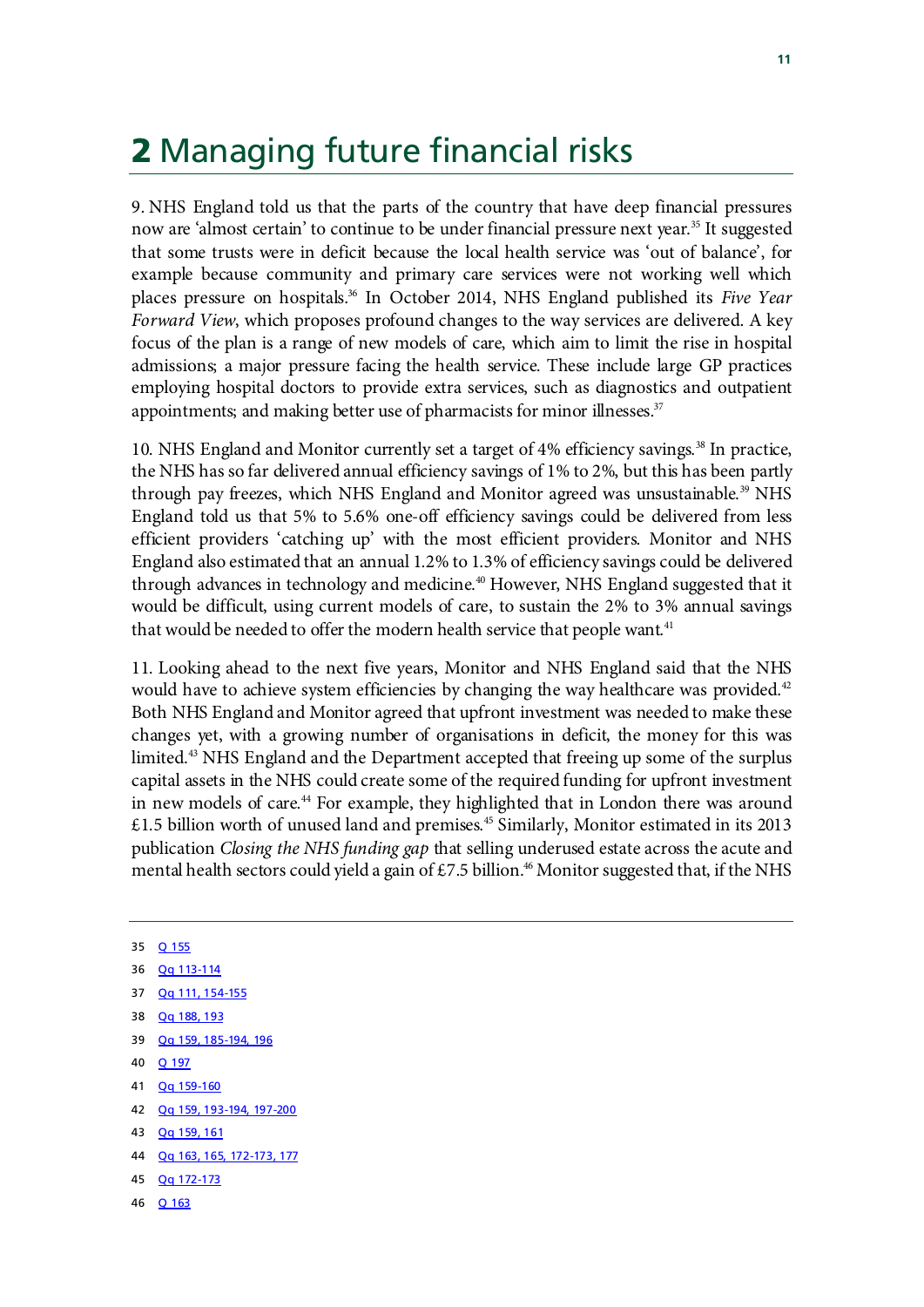made better use of technologies, integration of mental and physical care and more effective prevention of illness, the residual funding requirement would be 1.5% in real terms each year—which it hoped would be less than GDP growth.<sup>[47](#page-13-0)</sup>

12. The National Audit Office found, however, that trusts do not collect and record cost data consistently enough or in enough detail for systematic analysis. For example, Monitor reported in 2013 that a lack of detailed data on employment costs collected in a consistent way made it almost impossible to distinguish between avoidable and unavoidable components of expenditure[.48](#page-13-1) Monitor and NHS England agreed that the NHS needed a much more systematic, detailed and consistent approach to costing across the whole of the provider sector. They said that this would provide individual providers, commissioners and national oversight bodies with a much better insight into what was happening.<sup>[49](#page-13-2)</sup>

13. The NHS *Five Year Forward View* challenges local leaders to look beyond their individual organisations towards development of whole healthcare economies.<sup>[50](#page-13-3)</sup> NHS England acknowledged that in most areas different services operated separately from one another[.51](#page-13-4) Different organisations were looking at their own deficits and surpluses, and there was not an overall long-term plan. $52$  As a result, there was a gap between what clinical commissioning groups were intending to commission and the income that trusts were expecting to receive; and many clinical commissioning groups were in surplus while hospitals were struggling.<sup>[53](#page-13-6)</sup>

14. The National Audit Office found that most commissioners and providers felt the new structure was fragmented, and that they thought no organisation was responsible for taking a strategic view across the whole health economy.<sup>54</sup> Coventry and Warwickshire University Hospitals NHS Trust suggested that following the reform to the health system, which took place in April 2013, there was no clear organisation in place for system leadership, and it was important for local organisations to work together to lead their own systems. The Trust said that it had only recently been seeing representatives from NHS England, the NHS Trust Development Authority and clinical commissioning groups coming together to provide leadership in their local health economy. [55](#page-13-8) NHS England told us that in the past nine months relationships between different organisations had 'come on an enormous distance'; and national bodies were 'increasingly ensuring there was a shared point of view' about required changes to models of care in each area. [56](#page-13-9)

<span id="page-13-0"></span>47 [Q 203](http://data.parliament.uk/writtenevidence/committeeevidence.svc/evidencedocument/public-accounts-committee/financial-sustainability-of-nhs-bodies/oral/15643.html)

- <span id="page-13-1"></span>48 [Q 178;](http://data.parliament.uk/writtenevidence/committeeevidence.svc/evidencedocument/public-accounts-committee/financial-sustainability-of-nhs-bodies/oral/15643.html) [C&AG's Report, para 2.12](http://www.nao.org.uk/wp-content/uploads/2014/11/The-financial-sustainability-of-NHS-bodies.pdf)
- <span id="page-13-2"></span>49 **[Q 178](http://data.parliament.uk/writtenevidence/committeeevidence.svc/evidencedocument/public-accounts-committee/financial-sustainability-of-nhs-bodies/oral/15643.html)**
- <span id="page-13-3"></span>50 [Q 141](http://data.parliament.uk/writtenevidence/committeeevidence.svc/evidencedocument/public-accounts-committee/financial-sustainability-of-nhs-bodies/oral/15643.html)
- <span id="page-13-4"></span>51 [Qq 111, 113, 128, 151](http://data.parliament.uk/writtenevidence/committeeevidence.svc/evidencedocument/public-accounts-committee/financial-sustainability-of-nhs-bodies/oral/15643.html)
- <span id="page-13-5"></span>52 [Q 23](http://data.parliament.uk/writtenevidence/committeeevidence.svc/evidencedocument/public-accounts-committee/financial-sustainability-of-nhs-bodies/oral/15643.html)
- <span id="page-13-6"></span>53 [Qq 110, 116](http://data.parliament.uk/writtenevidence/committeeevidence.svc/evidencedocument/public-accounts-committee/financial-sustainability-of-nhs-bodies/oral/15643.html)
- <span id="page-13-7"></span>54 [C&AG's Report, para 19](http://www.nao.org.uk/wp-content/uploads/2014/11/The-financial-sustainability-of-NHS-bodies.pdf)
- <span id="page-13-8"></span>55 [Qq 11, 17](http://data.parliament.uk/writtenevidence/committeeevidence.svc/evidencedocument/public-accounts-committee/financial-sustainability-of-nhs-bodies/oral/15643.html)
- <span id="page-13-9"></span>56 [Qq 140-141](http://data.parliament.uk/writtenevidence/committeeevidence.svc/evidencedocument/public-accounts-committee/financial-sustainability-of-nhs-bodies/oral/15643.html)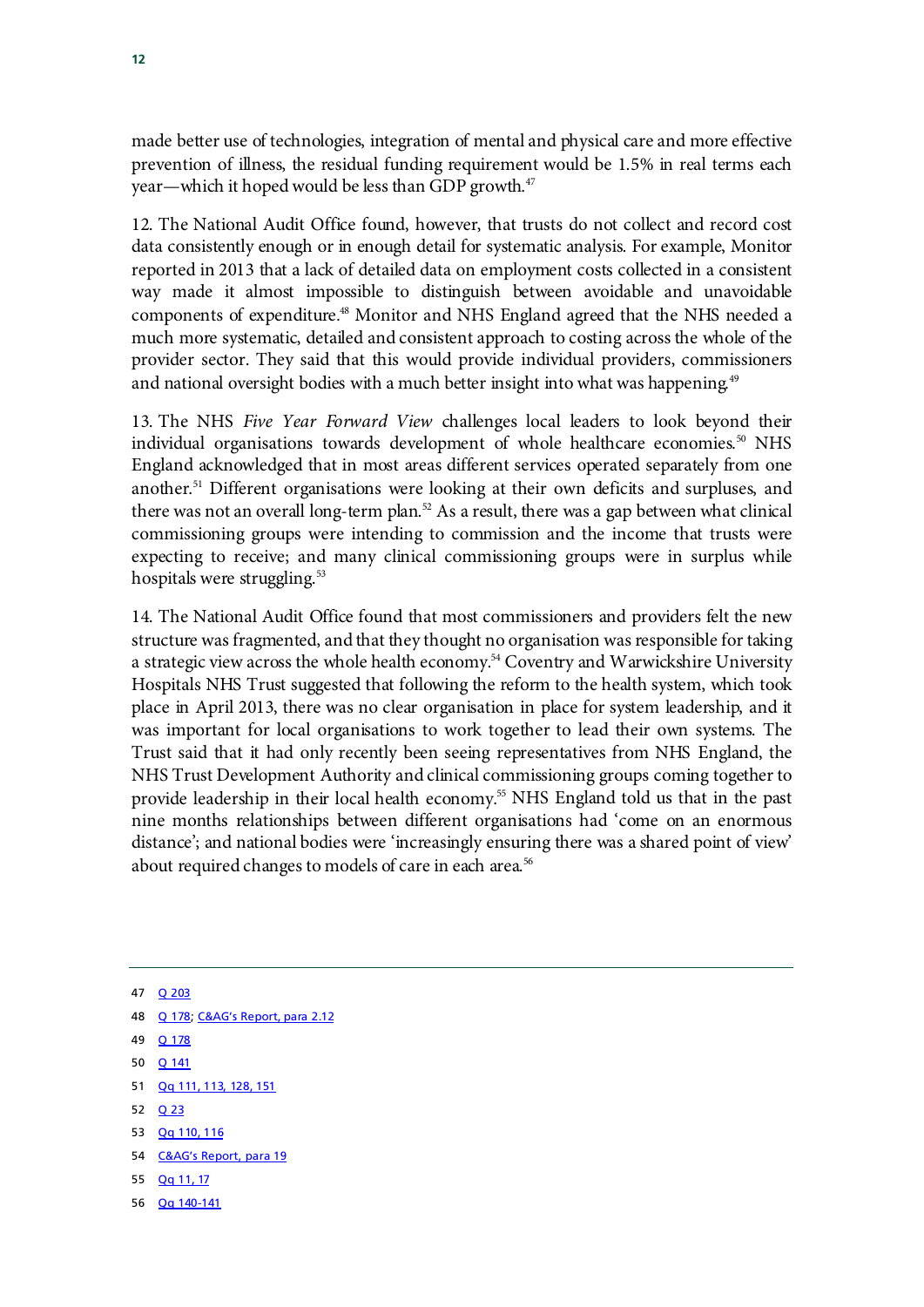15. Healthcare services are provided under different payment mechanisms with financial incentives that are not aligned. $57$  For example, community care services tend to use block contracts where payments are not based on the number of patients handled, whereas acute services are paid on the basis of activity using 'payment by results' tariffs.<sup>[58](#page-14-1)</sup> This makes it financially difficult for acute hospitals to give up activity and for services in the community to take on additional activity. NHS England noted that it wanted to change the way it pays for all healthcare, so that it would be easier to integrate services and design the models of care set out in the *Five Year Forward View.*[59](#page-14-2) It told us that it was planning to move away from paying for each component of care and instead moving towards paying for a 'year of  $\text{care}^{\text{2,60}}$  $\text{care}^{\text{2,60}}$  $\text{care}^{\text{2,60}}$  This payment arrangement is known as 'capitation' where a group of providers are paid a set amount for each person assigned to them, per period of time, whether or not that person seeks care. Monitor and NHS England noted that they would shortly publish a paper on their proposals, and that they were also consulting local clinical commissioning groups and providers on these changes.<sup>[61](#page-14-4)</sup>

16. It is government policy that all NHS trusts should achieve foundation status, if they are to succeed in a financially demanding environment. Becoming a foundation trust requires strong governance, long-term financial viability and a framework to deliver quality services. The NHS Trust Development Authority told us that there were still 93 NHS trusts yet to achieve foundation status, and it was reviewing how long it would take for these trusts to achieve foundation status in the current environment.<sup>62</sup> Among these trusts there is a group that will need at least four years and will need to overcome significant financial challenges before they can produce a viable plan. $\mathfrak{S}$ 

- <span id="page-14-0"></span>57 [Q 46](http://data.parliament.uk/writtenevidence/committeeevidence.svc/evidencedocument/public-accounts-committee/financial-sustainability-of-nhs-bodies/oral/15643.html)
- <span id="page-14-1"></span>58 [C&AG's Report, paras 2.5-2.6](http://www.nao.org.uk/wp-content/uploads/2014/11/The-financial-sustainability-of-NHS-bodies.pdf)
- <span id="page-14-2"></span>59 [Qq 101, 105, 109](http://data.parliament.uk/writtenevidence/committeeevidence.svc/evidencedocument/public-accounts-committee/financial-sustainability-of-nhs-bodies/oral/15643.html)
- <span id="page-14-3"></span>60 [Q 178](http://data.parliament.uk/writtenevidence/committeeevidence.svc/evidencedocument/public-accounts-committee/financial-sustainability-of-nhs-bodies/oral/15643.html)
- <span id="page-14-4"></span>61 [Qq 110, 178](http://data.parliament.uk/writtenevidence/committeeevidence.svc/evidencedocument/public-accounts-committee/financial-sustainability-of-nhs-bodies/oral/15643.html)
- <span id="page-14-5"></span>62 [Q 208](http://data.parliament.uk/writtenevidence/committeeevidence.svc/evidencedocument/public-accounts-committee/financial-sustainability-of-nhs-bodies/oral/15643.html)
- <span id="page-14-6"></span>63 [Qq 210-211](http://data.parliament.uk/writtenevidence/committeeevidence.svc/evidencedocument/public-accounts-committee/financial-sustainability-of-nhs-bodies/oral/15643.html)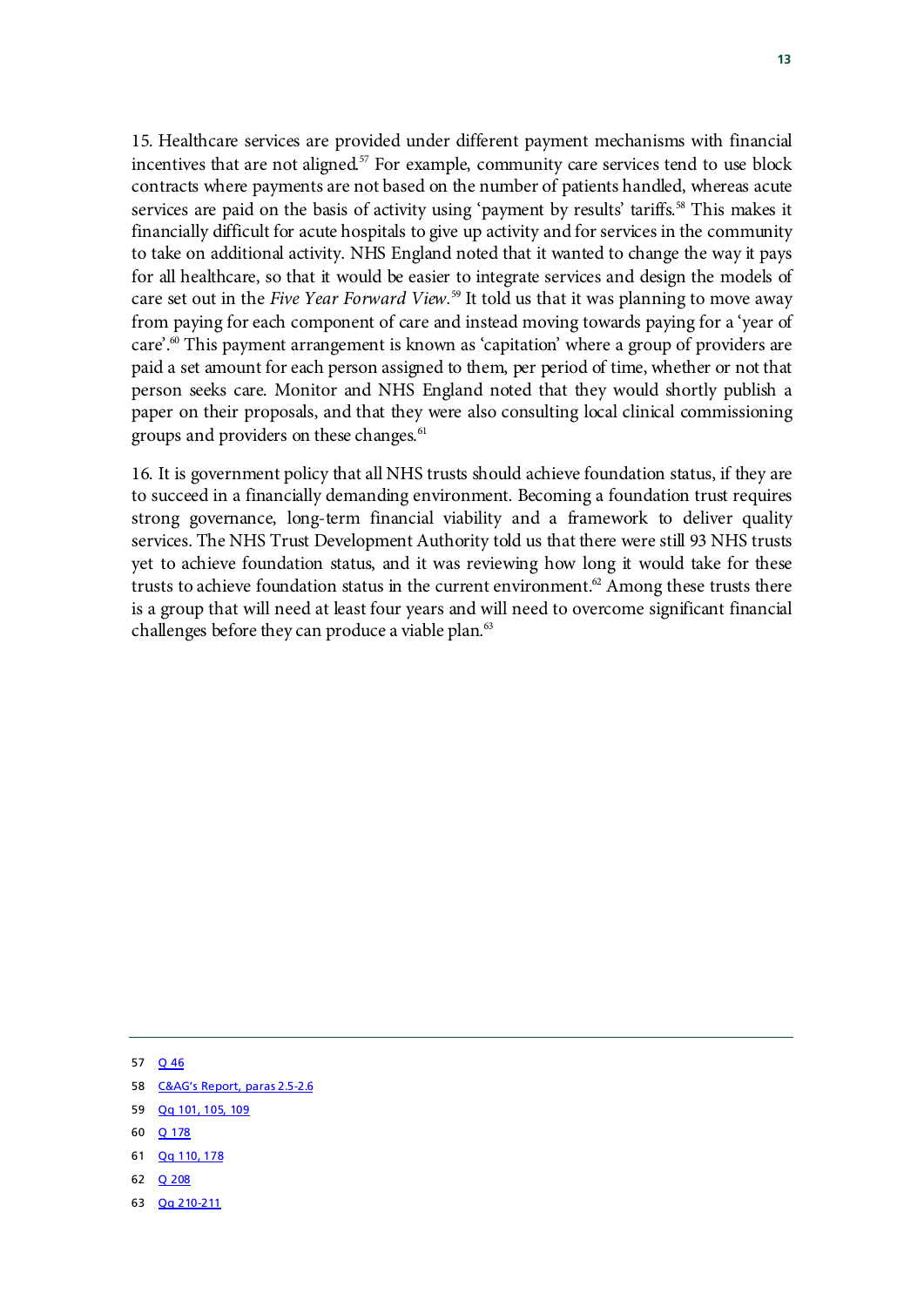# Formal Minutes

### **Monday 19 January 2015**

Members present:

Mrs Margaret Hodge, in the Chair

| Dame Anne McGuire |
|-------------------|
| Austin Mitchell   |
| Stephen Phillips  |
| John Pugh         |
| Nick Smith        |
|                   |

Draft Report (Financial sustainability of NHS bodies), proposed by the Chair, brought up and read.

*Ordered*, That the draft Report be read a second time, paragraph by paragraph.

Paragraphs 1 to 16 read and agreed to.

Conclusions and recommendations agreed to.

Summary agreed to.

*Resolved*, That the Report be the Thirty-fifth Report of the Committee to the House.

*Ordered*, That the Chair make the Report to the House.

*Ordered*, That embargoed copies of the Report be made available, in accordance with the provisions of Standing Order No. 134.

[Adjourned till Wednesday 21 January at 2.00pm

\* *Stephen Hammond was not a Member of the Committee when it took evidence in relation to this Report.*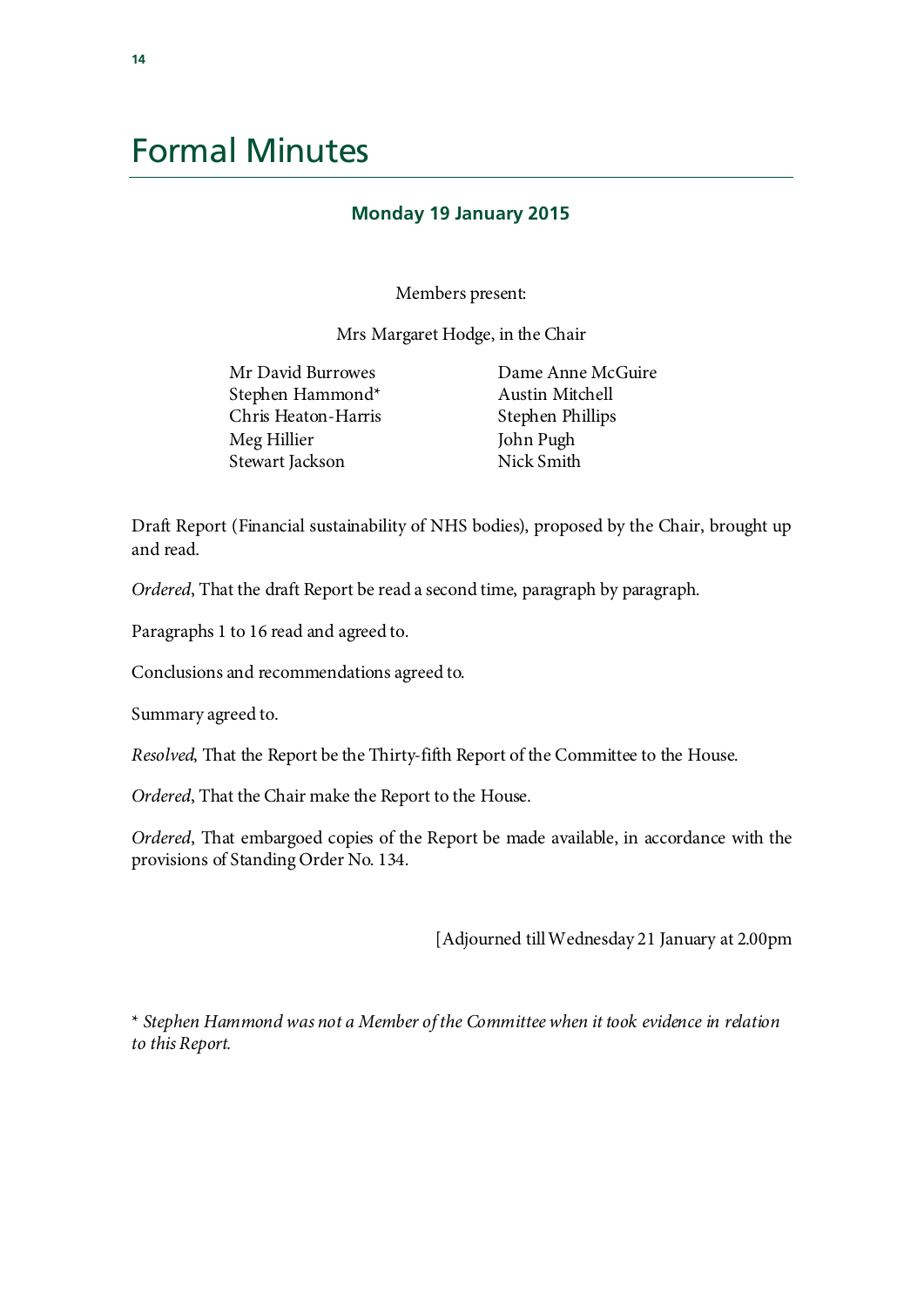### **Witnesses**

### **Wednesday 19 November 2014** *Questions*

The following witnesses gave evidence. Transcripts can be viewed on the Committee's inquiry page at [www.parliament.uk/pac.](http://www.parliament.uk/pac)

**Andy Hardy**, Chief Executive, University Hospitals, Coventry and Warwickshire NHS Trust; **Matthew Hopkins**, Chief Executive, Barking, Havering and Redbridge University Hospitals NHS Trust; **Dr Peter Green**, Chief Clinical Officer, Medway CCG; and **Rob Larkman**, Interim Chief Officer, Barnet CCG [Q1–95](http://data.parliament.uk/writtenevidence/committeeevidence.svc/evidencedocument/public-accounts-committee/financial-sustainability-of-nhs-bodies/oral/15643.html)

**Richard Douglas**, Director General of Finance and NHS, Department of Health; **Simon Stevens**, Chief Executive, NHS England; **Dr David Bennett**, Chief Executive, Monitor; and **David Flory CBE**, Chief Executive, NHS Trust Development Authority [Q96–249](http://data.parliament.uk/writtenevidence/committeeevidence.svc/evidencedocument/public-accounts-committee/financial-sustainability-of-nhs-bodies/oral/15643.html)

## Published written evidence

The following written evidence was received and can be viewed on the Committee's inquiry web page at [www.parliament.uk/pac.](http://www.parliament.uk/pac) AMS numbers are generated by the evidence processing system and so may not be complete.

- 1 Foundation Trust Network [\(FNB0001\)](http://data.parliament.uk/WrittenEvidence/CommitteeEvidence.svc/EvidenceDocument/Public%20Accounts/Financial%20sustainability%20of%20NHS%20bodies/written/15617.html)
- 2 The Department Of Health [\(FNB0003\)](http://data.parliament.uk/WrittenEvidence/CommitteeEvidence.svc/EvidenceDocument/Public%20Accounts/Financial%20sustainability%20of%20NHS%20bodies/written/17385.html)